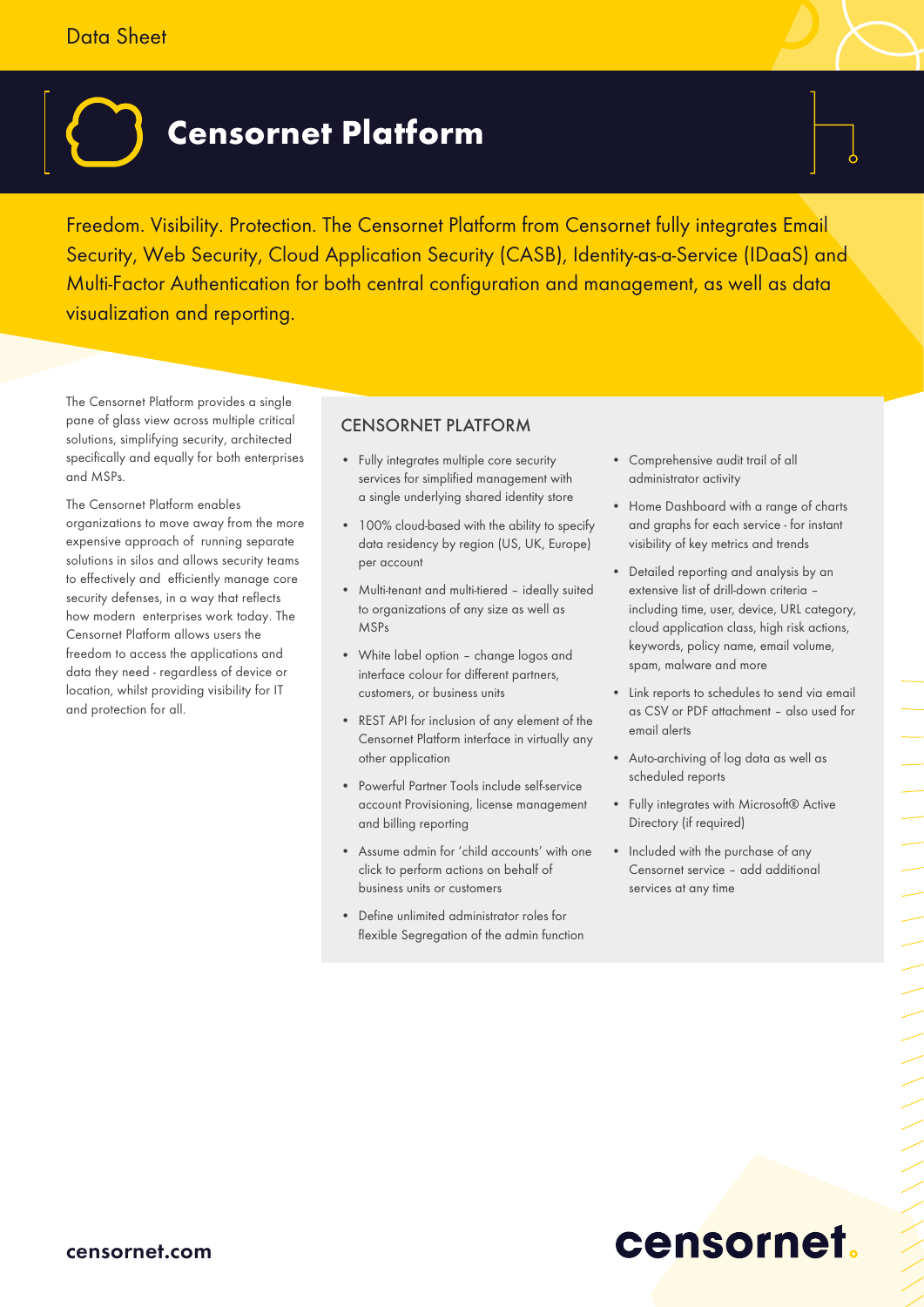#### DASHBOARDS & REPORTING

/////////

The Censornet Platform provides rich data visualization and reporting across all Censornet services and an extensive set of attributes and criteria.

Each administrator has their own Home Dashboard with charts and widgets specific to the services licensed. Multiple standard reports are included for each service within the Analytics section of the portal.

Detailed analysis and reporting is available by time, user, device (hostname and MAC address), URL category, web category, cloud application class, cloud app name, cloud app action, keyword (e.g. filename, comment, login details), policy name, risk level, email direction, delivery status (delivered, spam, virus), outcome (block or allow).



To optimize storage and reporting speeds logs are auto-archived based on individual service retention periods. As standard, these are 90 days for Email and Web Security and 1 year for Cloud Application Security and MFA. Archives can be downloaded ondemand in CSV format.

Whether audit data is required purely for visibility or for more formal attestation of compliance with internal policies or external standards, regulations and legislation, the Censornet Platform will provide the evidence needed.

#### PARTNER TOOLS

Powerful Partner Tools within the Censornet Platform provides self-service tools for IT teams or MSPs to manage accounts. Features include new account provisioning, service and license management, ability to suspend or delete an account, search, as well as reporting on service usage and license status.

Where there are multiple tiers within the account hierarchy there is also the option to select whether Partner Tools are visible within the account - so that a regional HQ can manage different in-country businesses, or a reseller can manage their end users.

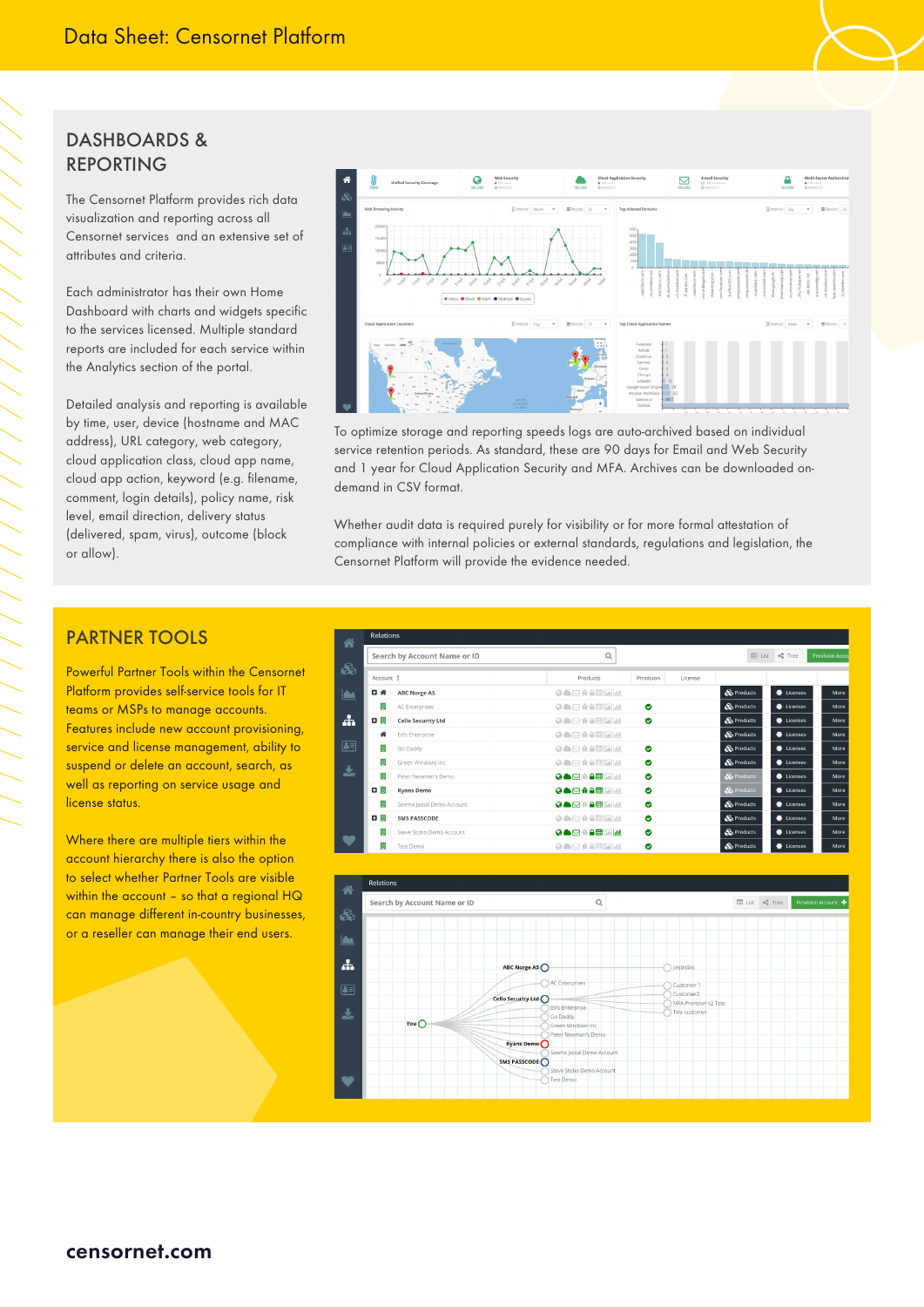#### MULTI-TENANT AND MULTI-TIERED

The Censornet Platform is 100% cloud-based and multi-tenant, delivered from data centers located in the US, UK and mainland Europe. To address data residency concerns, region is selected at the time of account provisioning. Customer data is segregated using separate database schemas and multiple layers of encryption - each tenant has a unique key ensuring their data is isolated and all access to the Censornet Platform is over HTTPS.

Branding allows MSPs to easily white label the Censornet Platform and - using an extensive API - embed any element available in the portal within their own applications.

| Â  | Account Settings for richard.walters@censornet.com |                                                                                    |
|----|----------------------------------------------------|------------------------------------------------------------------------------------|
|    |                                                    | <b>O</b> Some settings are controlled by your service provider, Sales Engineering. |
|    | 三 Settings                                         | Header logo: <sup>0</sup>                                                          |
|    | Licenses                                           | Browse                                                                             |
|    | <b>Branding</b>                                    | Primary interface colour                                                           |
| ÷  | Notifications                                      |                                                                                    |
| 연락 |                                                    |                                                                                    |
|    |                                                    | Custom Colour (HEX):                                                               |
|    |                                                    | 232C35                                                                             |
|    |                                                    |                                                                                    |
|    |                                                    |                                                                                    |
|    |                                                    |                                                                                    |

The ability to create 'child accounts' within the portal is a powerful feature that makes the Censornet Platform ideal for large multi-national organizations or organizations with multiple brands, as well as perfectly suited to MSPs. Branding that include logo and interface colour can be applied to each account for different business units, partners or customers. Each account has a separate set of policies for flexibility in meeting local legislative and regulatory compliance requirements, taking into account differences in data protection and privacy laws.

#### IDENTITY INTEGRATED

Within the Censornet Platform is a single identity store that is shared across Email Security, Web Security, Cloud Application Security, Identity-as-a-Service and Multi-Factor Authentication.

For organizations with Microsoft® Active Directory there are options for Local Sync or Cloud Sync. Local Sync uses a locally installed AD Connector Service (agent) which pushes objects to the Censornet Cloud. Cloud sync uses a LDAP or LDAPS connection to pull objects. Local Sync has the additional benefit of not requiring any firewall rule changes. Both methods require a read only service account in AD.

For those organizations that do not have AD, local usernames will still be captured where possible.

#### EASE OF ADMINISTRATION

The Censornet Platform provides the flexibility to create unlimited admin roles based on over 100 access controls with the option to protect administrator accounts with two-factor authentication. The admin function can be split to match organizational requirements, segregating account and agent provisioning, from viewing web usage reports, from maintaining URL categories or managing the Cloud Application Catalog.

Enterprises can delegate admin activities to local or regional teams whilst MSPs can reflect responsibilities within SLAs or use role based access control to enable value added services.

Different email addresses can be entered to receive notifications relating to system, maintenance, unblock and log archive notifications.

Parent accounts can assume the administrator role for a child account to manage settings, policies and rules across all services, or troubleshoot issues, on behalf of business units or customers.

## censornet.